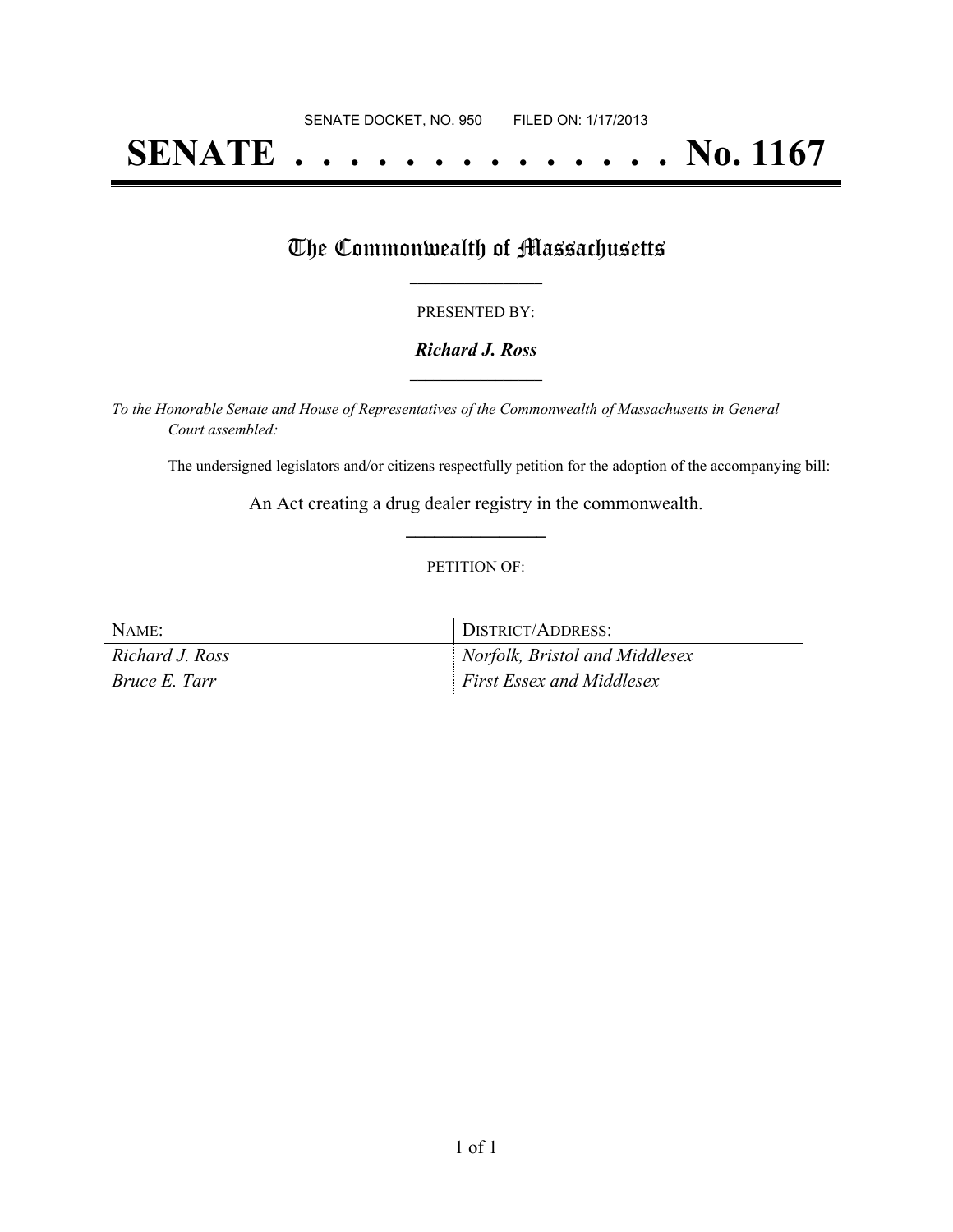## **SENATE . . . . . . . . . . . . . . No. 1167**

By Mr. Ross, a petition (accompanied by bill, Senate, No. 1167) of Richard J. Ross and Bruce E. Tarr for legislation to create a drug dealer registry in the commonwealth. Public Safety and Homeland Security.

### The Commonwealth of Massachusetts

**\_\_\_\_\_\_\_\_\_\_\_\_\_\_\_ In the Year Two Thousand Thirteen \_\_\_\_\_\_\_\_\_\_\_\_\_\_\_**

An Act creating a drug dealer registry in the commonwealth.

Be it enacted by the Senate and House of Representatives in General Court assembled, and by the authority *of the same, as follows:*

 Section 1. Chapter 94C of the General Laws, as so appearing, is hereby amended by adding after section 32E the following section:-

 Section 32E½. (a) As used in this section, the following term shall have the following meaning:

 "Drug trafficker" means a person who has been convicted of a violation of Chapter 94C section 32 subsection (a), or Chapter 94C section 32E subsection (b), or Chapter 94C section 32E subsection (c).

(b)There shall be, in the Massachusetts bureau of investigation, a drug trafficking registry

 for the purpose of identifying drug traffickers and making that information available to law enforcement and the general public. Said registry shall be supervised and maintained by said bureau in conjunction with the department of public health. For every person convicted of Chapter 94C section 32 subsection (a), or Chapter 94C section 32E subsection (b), or Chapter 94C section 32E subsection (c) on or after the effective date of this Act, the drug trafficking registry shall contain information relating to each drug trafficker. The information shall include the drug trafficker's name, date of birth, photograph, offense or offenses requiring inclusion in the drug trafficking registry, the conviction date and county of each such offense, and such other identifying information as the Massachusetts bureau of investigation and department of public health deem necessary to identify the drug trafficker, but shall not include the social security number of the drug trafficker.